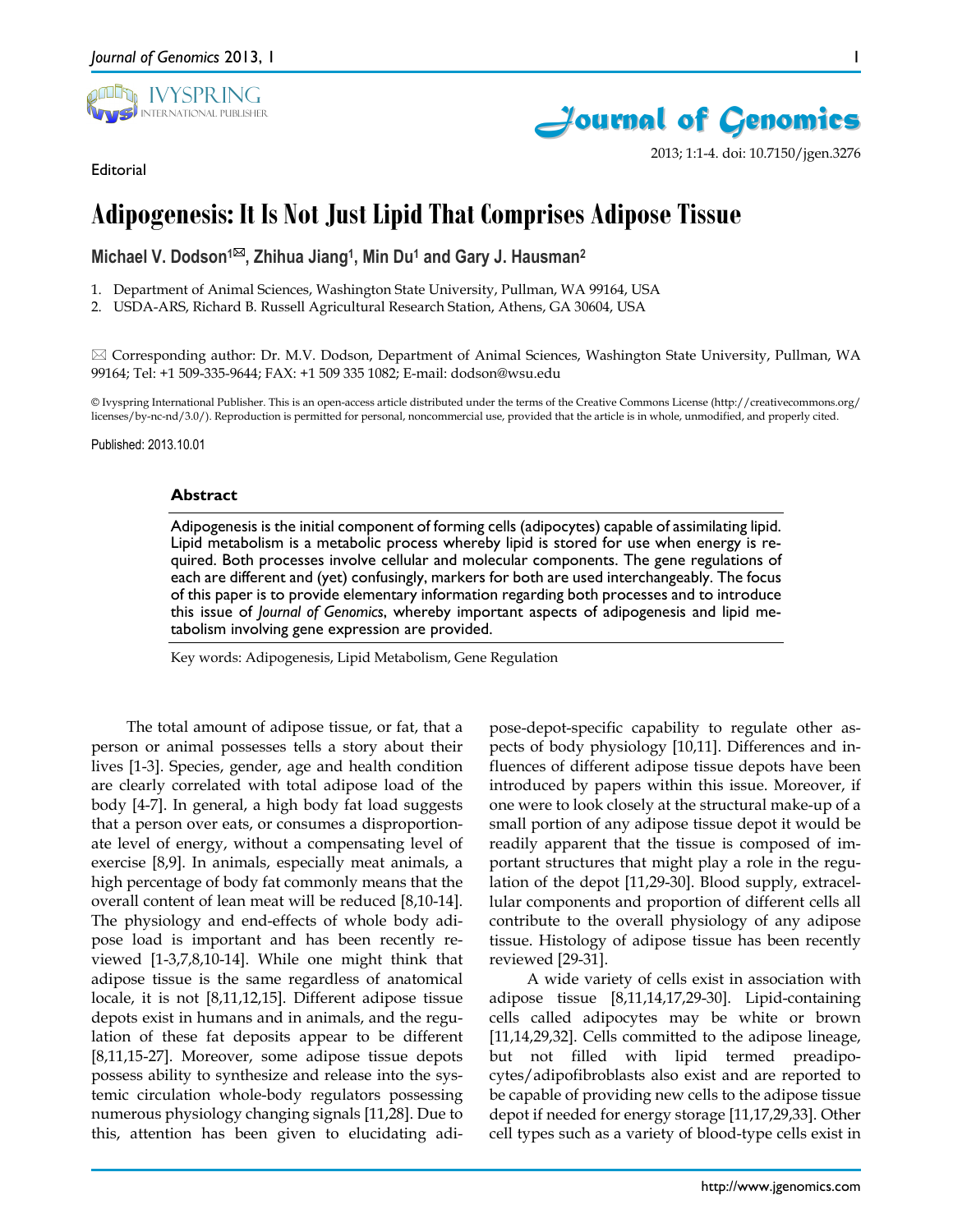adipose tissue [11,29-30]. The mechanism(s) through which all cells of the adipose tissue work together to make the tissue function remain unknown. Moreover, the regulation exerted on individual cells to other cells is also unknown.

Adipogenesis is the process of forming lipid-assimilating adipocytes from cells committed to doing so, whereas lipid metabolism is the process of accepting lipid, storing it, and releasing it from an adipocyte [1-3,11,12,34-39]. Usually, one thinks of adipogenesis occurring during late fetal development, and into early adolescence. However, it may occur at any time throughout the lifetime of the person/animal [1,7,8,11]. Lipid metabolism occurs continuously, but has been highlighted in humans as something that leads to obesity and the adverse health effects of possessing too much lipid metabolism that leads to excess lipid stores [1,7,8,11]. A variety of protein markers have been identified that are associated with both adipogenesis and lipid metabolism [12,13,40]. These markers have been discerned through the use of both cell lines and primary cultures of cells derived from different animals [11,14,29]. Blood tests and associated metabolic panels have been devised utilizing some of these markers to inform humans about potential problems associated with variables of lipid health [41]. Usefulness of cell line identified markers to other (specific) animal model systems is being explored [3,12,13].

Traditional cell biology principals suggest that once a cell has been committed to a specific lineage and begins to express the lineage-specific markers of differentiation that the cell is terminally differentiated--possessing no further capabilities to exhibit primordial phenotypes [34-37,40,42-46]. In the case of adipocytes, traditional thought is that once any cell begins to assimilate lipid into vesicles (undergoes lipid metabolism) that the cell no longer possesses the ability to proliferate (undergo adipogenesis). Recent reports suggest that this just does not hold true for (even) mature adipocytes [8,11,17,34-37,40,42-46]. As such, cells provided by the dedifferentiation of mature adipocytes to form proliferative-competent progeny cells needs to be explored as potential mechanisms of additional adipogenesis/lipid metabolism [8,11,12,17,19,23,34-39,42-45]. Moreover, such cells may actually provide for a relatively new source of cells for tissue regenerative/reconstruction measures/procedures and other uses of potential stem cells [42,43].

The physical presence of genes and the expression of genes are two different processes that need to be explored in the realm of adipogenesis and lipid metabolism [3,11,12,24-26,32,38,47-48]. Are there specific gene products that can be exploited to help regulate adipogenesis and/or lipid metabolism? Are these easily expressed as detectable markers, whereby one might use them as diagnostic tools? Are all animals genetically regulated similarly in terms of adipogenesis/lipid metabolism? The contributions of this issue of the *Journal of Genomics* add to our knowledge of important aspects of adipogenesis and lipid metabolism.

#### **Conflict of Interest**

The authors have declared that no conflict of interest exists.

## **References**

- 1. Bergen WG, Mersmann HJ. Comparative aspects of lipid metabolism: Impact on contemporary research and use of animal models. Journal of Nutrition 2005 135:2499-2502
- 2. Hill R, Dunshea F, Dodson MV. Growth of Livestock. In: Scanes CG, ed. Biology of Growth of Domestic Animals; Chapter 18. UK: Blackwell Publishers. 2003: 342-364
- 3. Calza RE, Dodson MV. Approaches to Assess Animal Growth Potential. In: Scanes CG, ed. Biology of Growth of Domestic Animals; Chapter 4. UK: Blackwell Publishers. 2003: 27-58
- 4. Geer EB, Shen W. Gender differences in insulin resistance, body composition, and energy balance. Gender Medicine 2009 6: 60-75
- 5. Cooke PS, Naaz A. Role of estrogens in adipocyte development and function. Experimental Biology and Medicine 2004 229:1127-1135
- 6. Williams CM. Lipid metabolism in women. Proceedings of the Nutrition Society 2004 63:153-160
- 7. Dodson MV, Mir PS, Hausman GJ, Guan LL, Du M, Jiang Z, Fernyhough ME, Bergen WG. Obesity, metabolic syndromes and adipocytes. Journal of Lipids 2011;2011:721686
- 8. Dodson MV, Hausman GJ, Guan LL, Du M, Rasmussen TP, Poulos SP, Mir P, Bergen WG, Fernyhough ME, McFarland DC, Rhoads RP, Soret B, Reecy JM, Velleman SG, Jiang Z. Lipid metabolism, adipocyte depot physiology and utilization of meat animals as experimental models for metabolic research. International Journal of Biological Sciences 2010 6(7):691-699
- 9. Lee M-J, Wu Y, Fried SK. Adipose tissue remodeling in pathophysiology of obesity. Current Opinion Clinical Nutrition Metabolic Care 2010 13:371-376
- 10. Dodson MV, Jiang Z, Chen J, Hausman GJ, Guan LL, Novakofski J, Thompson D, Lorenzen C, Fernyhough ME, Mir P, Reecy J. Allied industry approaches to alter intramuscular fat content and composition in beef animals. Journal of Food Science 2010 75:R1-8
- 11. Hausman GJ, Dodson MV, Ajuwon K, Azain M, Barnes K, Guan LL, Jiang Z, Poulos SP, Sainz RD, Smith S, Spurlock M, Novakofski J, Fernyhough ME, Bergen WG. Board Invited Review: The biology and regulation of preadipocytes and adipocytes in meat animals. Journal of Animal Science 2009 87:1218-1246
- 12. Basu U, Guan LL, Taniguchi M, Zhao Y, Dodson MV. Application of 'omics' technologies on improvement of meat quality in livestock species. In: Nutritional Biochemistry: Genomics, Metabolomics and Food Supply; Chapter 4. Hauppauge, NY: Nova Science Publishers, Inc. 2009.
- 13. Prokesch A, Hackl H, Hakim-Weber R, Bornstein SR, Trajanoski Z. Novel insights into adipogenesis from omics data. Current Medicinal Chemistry 2009 16:2952-2964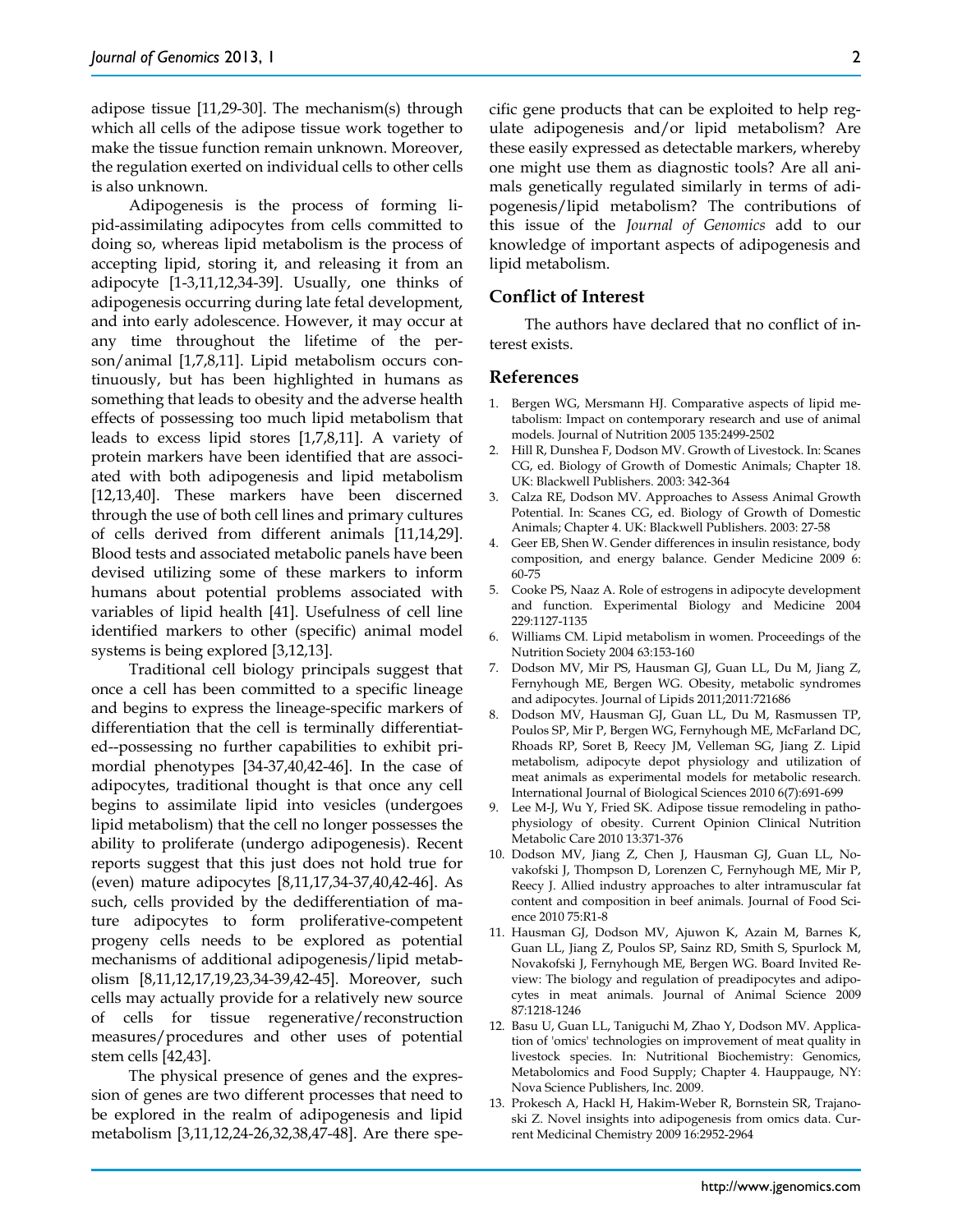- 14. Novakofski J. Adipogenesis: Usefulness of in vitro and in vivo experimental models. Journal of Animal Science 2004 82:905-915
- 15. Cartwright MJ, Tchkonia T, Kirkland JL. Aging in adipocytes: Potential impact of inherent, depot-specific mechanisms. Experimental Gerontology 2007 42:463-471
- 16. Smith SB, Kawachi H, Choi CB, Choi CW, Wu G, Sawyer JE. Cellular regulation of bovine intramuscular adipose tissue development and composition. Journal of Animal Science 2009 87:E72-82
- 17. Dodson MV, Hausman GJ, Guan LL, Du M, Rasmussen TP, Poulos SP, Mir P, Bergen WG, Fernyhough ME, McFarland DC, Rhoads RP, Soret B, Reecy JM, Velleman SG, Jiang Z. Skeletal muscle stem cells from animals I. Basic cell biology. International Journal of Biological Sciences 2010 6(5):465-474
- 18. Dodson MV, Vierck JL, Hausman GJ, Guan LL, Fernyhough ME, Poulos SP, Mir P, Jiang Z. Examination of adipose depot-specific PPAR moieties. Biochemical Biophysical Research Communications 2010 349:241-242
- 19. Chen J, Dodson MV, Jiang Z. Cellular and molecular comparison of redifferentiation of intramuscular- and visceral-adipocyte derived progeny cells. International Journal of Biological Sciences 2010 6(1):80-88
- 20. Jin W, Dodson MV, Moore SS, Basarb JA, Guan LL. Characterization of microRNA expression in bovine subcutaneous fat tissues: A potential regulatory mechanism of subcutaneous adipose tissue development. BMC Molecular Biology 2010 11:29-37
- 21. Zhao YM, Basu U, Zhou M, Dodson MV, Basarb JA, Guan LL. Proteome analysis of subcutaneous fat tissues from beef cattle with different backfat thickness and breeds. Proteome Science 2010 8:14-24
- 22. Wang X, Xue C, Wang X, Liu H, Xu Y, Zhao R, Jiang Z, Dodson MV, Chen J. Differential display of expressed genes reveals a novel function of SFRS18 in regulation of intramuscular fat deposition. International Journal of Biological Sciences 2009 5(1):28-33
- 23. Fernyhough ME, Hausman GJ, Dodson MV. Progeny from dedifferentiated adipocytes display protracted adipogenesis. Cells, Tissues, Organs 2008 188:359-372
- 24. Taniguchi M, Guan LL, Zhang B, Dodson MV, Okine E, Moore SS. Gene expression patterns of bovine perimuscular adipocytes during adipogenesis. Biochemical Biophysical Research Communications 2008 366:346-351
- 25. Taniguchi M, Guan LL, Zhang B, Dodson MV, Okine E, Moore SS. Adipogenesis of bovine perimuscular adipocytes. Biochemical Biophysical Research Communications 2008 366:54-59
- 26. Taniguchi M, Guan LL, Basarab J, Dodson MV, Moore SS. Comparative analysis of gene expression profiles in subcutaneous fat tissues of beef cattle. Comparative Biochemistry and Physiology 2008 3(4):251-256
- 27. Sepe A, Tchkonia T, Thomou T, Zamboni M. Aging and regional differences in fat cell progenitors-A mini review. Gerontology 2011 57:66-75
- 28. Hauner H. Secretory factors from human adipose tissue and their functional role. Proceedings Nutrition Society 2005 64:163-169
- 29. Poulos SP, Dodson MV, Hausman GJ. Cell line models of preadipocytes and adipocytes. Experimental Biology and Medicine 2010 235:1185-1193
- 30. Hausman GJ, Richardson RL. Adipose tissue angiogenesis. Journal of Animal Science 2004 82:925-934
- 31. Mariman ECM, Wang P. Adipocyte extracellular matrix composition, dynamics and role in obesity. Cellular Molecular Life Science 2010 67:1127-1292
- 32. White U, Stephens JM. Transcriptional factors that promote formation of white adipose tissue. Molecular Cellular Endocrinology 2010 318:10-14
- 33. Laudes M. Role of WNT signalling in the determination of human mesenchymal stem cells into preadipocytes. Journal Molecular Endocrinology 2011 46:R65-72
- 34. Dodson MV, Fernyhough ME, Vierck JL, Hausman GJ. Adipocytes may not be a terminally differentiated cell type: Implications for animal production. Animal Science 2005 80(3):239-240
- 35. Fernyhough ME, Helterline DI, Vierck JL, Hausman GJ, Hill RA, Dodson MV. Dedifferentiation of mature adipocytes to form adipofibroblasts: More than a possibility. Adipocytes 2005 1(1):17-24
- 36. Fernyhough ME, Vierck JL, Dodson MV. Assessing a non-traditional view of adipogenesis: adipocyte dedifferentiation – mountains or molehills? Cells, Tissues, Organs 2006 182(3-4):226-228
- 37. Fernyhough ME, Bucci L, Hausman GJ, Antonio J, Vierck JL, Dodson MV. Gaining a Solid Grip on Adipogenesis. Tissue and Cell 2005 37(4):335-338
- 38. Chen J, Guridi M, Fernyhough ME, Jiang Z, Guan LL, Hausman GJ, Dodson MV. Clonal mature adipocyte production of proliferative-competent daughter cells requires lipid export prior to cell division. International Journal of Stem Cells 2009 2:76-79
- 39. Chen J, Guridi M, Fernyhough ME, Jiang Z, Guan LL, Hausman GJ, Dodson MV. Initial differences in lipid processing leading to pig- and beef-derived mature adipocyte dedifferentiation. Basic and Applied Myology (European Journal of Translational Myology) 2009 19(5):243-246
- 40. Kokta T, Dodson MV, Gertler A, Hill RA. Review: Intercellular signaling between adipose tissue and muscle tissue. Domestic Animal Endocrinology 2004 27(4):303-331
- 41. Brown JD, Plutzky J. Peroxisome proliferator-activated receptors as transcriptional nodal points and therapeutic targets. Circulation 2011 115:518-533
- 42. Dodson MV, Fernyhough ME. Mature adipocytes: Are there still novel things that we can learn from them? Tissue & Cell 2008 40:307-308
- 43. Fernyhough ME, Hausman GJ, Guan LL, Okine E, Moore SS, Dodson MV. Mature adipocytes may be a source of stem cells for tissue engineering. Biochemical Biophysical Research Communications 2008 368(3):455-457
- 44. Dodson MV, Hausman GJ, Guan LL, Du M, Jiang Z. Potential impact of mature adipocyte dedifferentiation in terms of cell numbers. International Journal of Stem Cells 2011 4:76-78
- 45. Fernyhough ME, Vierck JL, Hausman GJ, Mir PS, Okine EK, Dodson MV. Primary adipocyte culture: adipocyte purification methods may lead to a new understanding of adipose tissue growth and development. Cytotechnology 2004 46:163-172
- 46. Fernyhough ME, Okine E, Hausman GJ, Vierck JL, Dodson MV. Invited review: PPAR-gamma and GLUT-4 expression as differentiation markers for preadipocyte conversion to become an adipocyte. Domestic Animal Endocrinology 2007 33:367-378
- 47. Romao JM, Jin W, Dodson MV, Hausman GJ, Moore SS, Guan LL. MicroRNA regulation of mammalian adipogenesis. Exp Biol Med (Maywood). 2011 Sep;236(9):997-1004
- 48. Du M, Dodson MV. Advanced techniques to enhance marbling in meat. Control of Meat Quality (Joo S, ed). 2011

#### **Author Biography**

**Dr. Michael V. Dodson** is a Professor in the Animal Sciences Department at Washington State University (WSU), and affiliate faculty of the Center for Integrated Biotechnology (WSU) and Washington Center for Muscle Biology (collective effort between